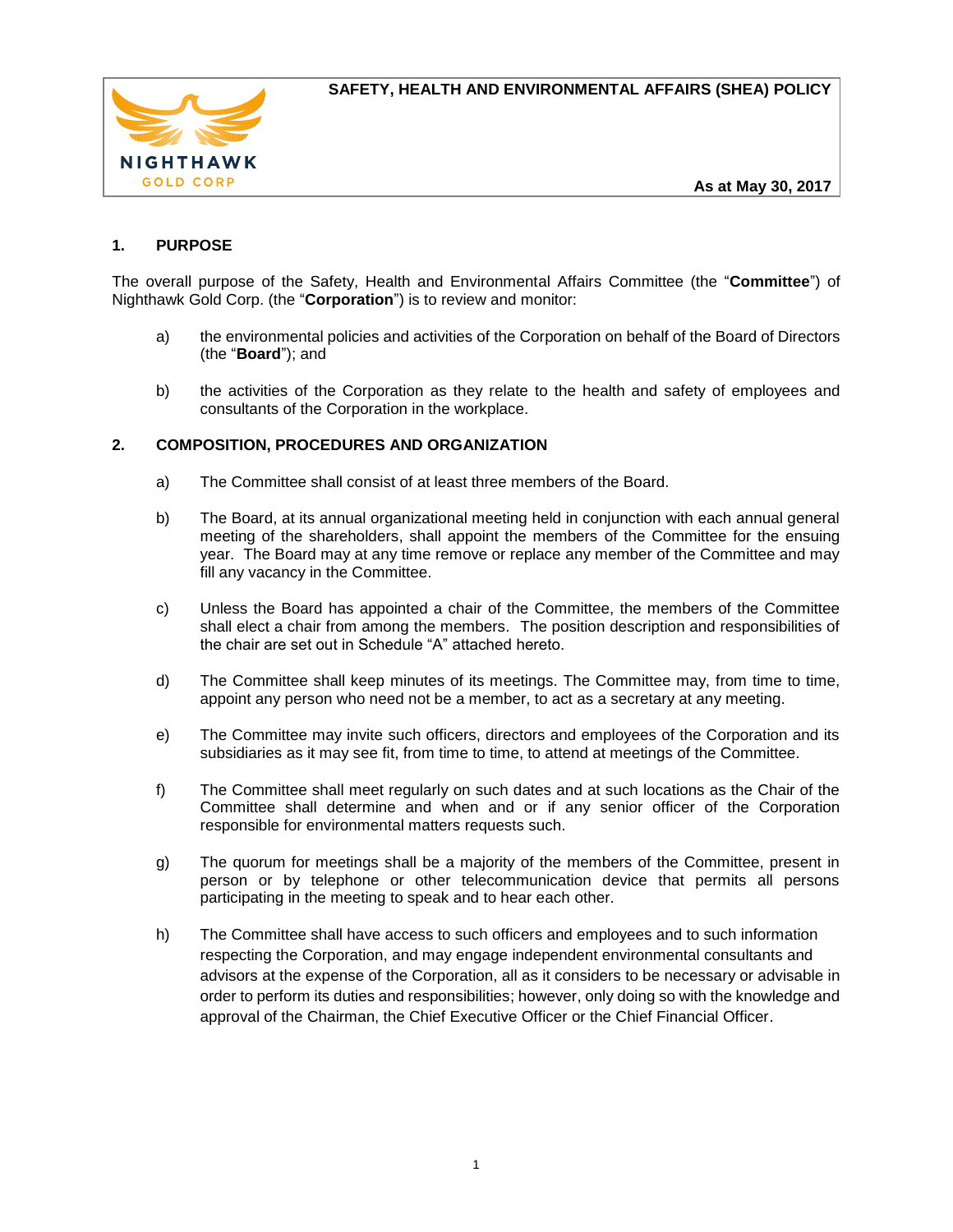### **3. DUTIES AND RESPONSIBILITIES**

The duties and responsibilities of the Committee shall be as follows:

#### i) **Safety and Health**

- i) to review and monitor the health and safety policies and activities of the Corporation on behalf of the Board to ensure compliance with applicable laws, legislation and policies as they relate to the Corporation's employees and consultants in the workplace and that established practices are applied;
- ii) to recommend actions for developing policies, programs and procedures to ensure that the principles set out in the Corporation's policies related to the health and safety of its employees and consultants in the workplace are being adhered to and achieved;
- iii) to review and report to the Board on the sufficiency of resources available for carrying out the actions and activities recommended; and
- iv) to report on a timely basis and at least annually to the Board on health and safety issues and on the state of compliance with applicable laws and legislation and adherence to the policies of the Corporation.

#### j) **Environmental Matters**

- i) to review and monitor the environmental policies and activities of the Corporation on behalf of the Board;
- ii) to recommend actions for developing policies, programs and procedures to ensure that the principles set out in the Code of Business Conduct and Ethics are being adhered to and achieved and that best practises are applied;
- iii) to review environmental compliance issues and environmentally sensitive incidents to determine, on behalf of the Board, that the Corporation is taking all necessary action reasonable in the circumstances to protect the environment and that the Corporation has been duly diligent in carrying out its responsibilities and activities in that regard;
- iv) to review and report to the Board on the sufficiency of resources available for carrying out the actions and activities recommended in connection with (i) through (iii) above; and
- v) to report regularly and on a timely basis to the Board on matters coming before the Committee relating to environmental policies and activities of the Corporation for consideration and the manner of disposition.